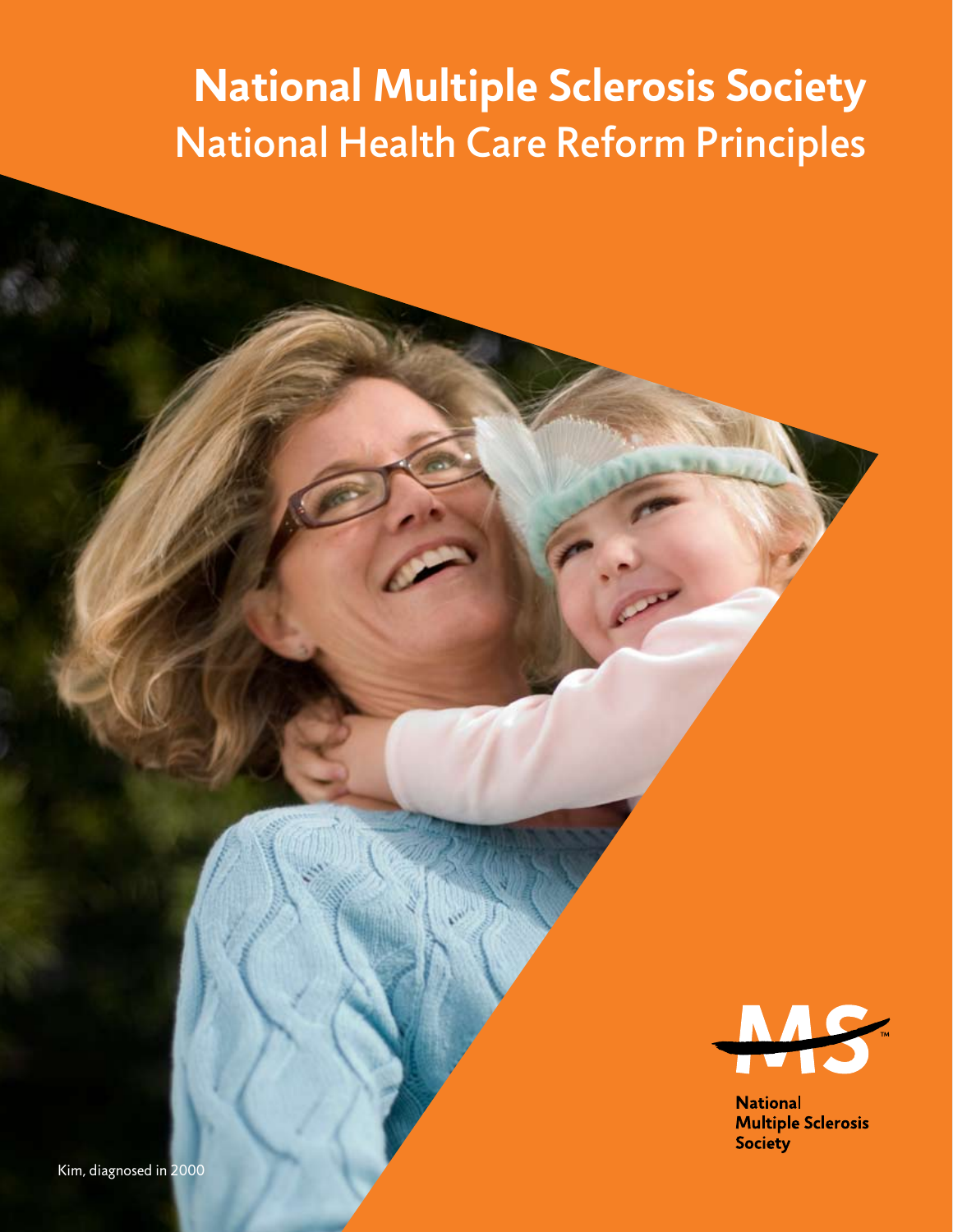A merica's health care crisis prevents many people with multiple sclerosis from living as powerfully as they could. In response, the National Multiple Sclerosis Society is relentlessly working to shape the health policies of tomorrow. The Society has adopted new National Health Care Reform Principles to help move us closer to change.

- **1.** Accessible health care coverage
- **2.** Affordable health care services and coverage
- **3.** Standards for coverage of specific treatments
- **4**. Elimination of disparities in care
- **5.** Comprehensive, quality health care available to all
- **6.** Increased value of health care
- **7.** Access to high-quality, long-term supports and services

America spends more per capita on health care than any other country. Despite this, millions of Americans are either underinsured or have no insurance, so access to the highest level of health care is limited.

Health care reform is considered one of the most pressing domestic issues in America today. Nearly all national political candidates and elected officials agree that the status quo is not acceptable. Widely disparate views exist on how to fix the current system. In this context, significant discussions will be focused on how a new system should be developed and what the critical criteria should be in designing significant and meaningful reform. We can achieve considerable savings within the current model to help address the important issue of covering the costs for the expansion of access to quality health care in any reformed model.

Nearly 50 million Americans do not have any health insurance, and many millions more have inadequate coverage, leaving both their health and financial security highly vulnerable. As currently structured, the American health care system is all too often inaccessible, unaffordable, inefficient, wasteful, uncoordinated and administratively complex. The time is right for systemic change.

People living with multiple sclerosis and other chronic conditions or disabilities are particularly vulnerable in our current system. A chronic disease such as MS means extra reliance on health care services in order to maintain or cope with the effects of a deteriorating condition. Multiple sclerosis has no cure and must be managed with a spectrum of preventive, medical, rehabilitative, mentalhealth and long-term care services to help affected individuals and their families.

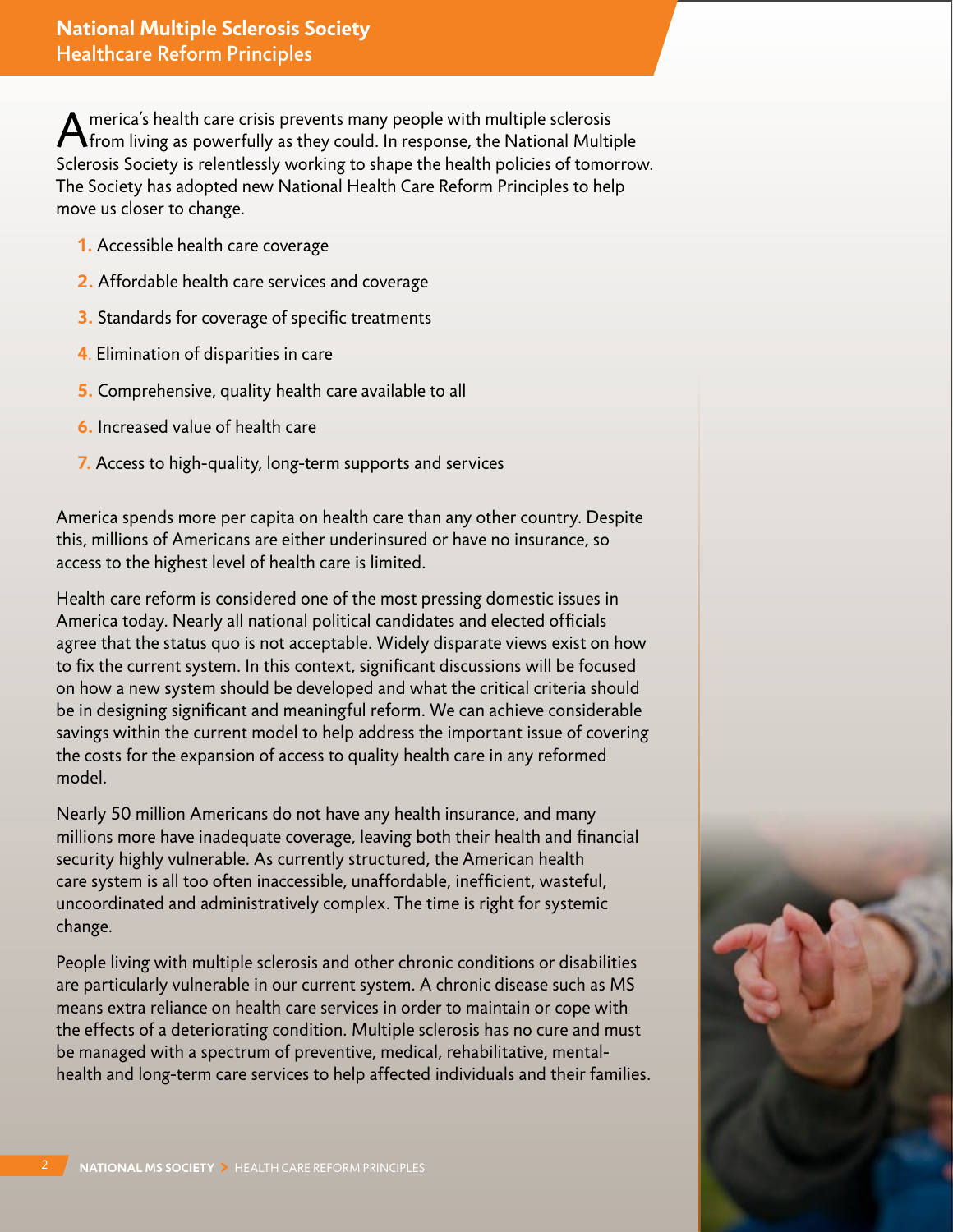# **Principle 1** Health coverage should be accessible to all.

**Healthcare Reform Principles<br>
PRINCIPLE 1**<br> **HEALTH COVERAGE SHOULD BE ACCESSIBLE TO ALL.**<br>
The reasons for the high number of people without health insurance in America today<br>
are most often related to two factors: 1) th The reasons for the high number of people without health insurance in America today are most often related to two factors: 1) the high cost of coverage, which places it out of reach for many employers and families, and 2) medical underwriting, or the process by which many people are legally denied coverage due to their health status. Additionally, complex rules and paperwork requirements make it difficult for many to get covered and stay covered when changes occur in their workplace, family, residence or income.

- Access to appropriate public or private health coverage should be assured regardless of health or disability, employment status, age, claims history or risk.
- Coverage should be guaranteed renewable and portable.
- Waiting periods, pre-existing condition exclusion periods and other measures designed to prevent consumers from participating in insurance should be eliminated, or at least minimized as much as possible. (Achieving full population coverage would reduce the need for these.)
- Documentation requirements for initial and continued enrollment in public insurance programs should be streamlined and kept to a minimum.
- Individuals should become eligible for Medicare immediately upon qualifying for Social Security Disability Insurance benefits.

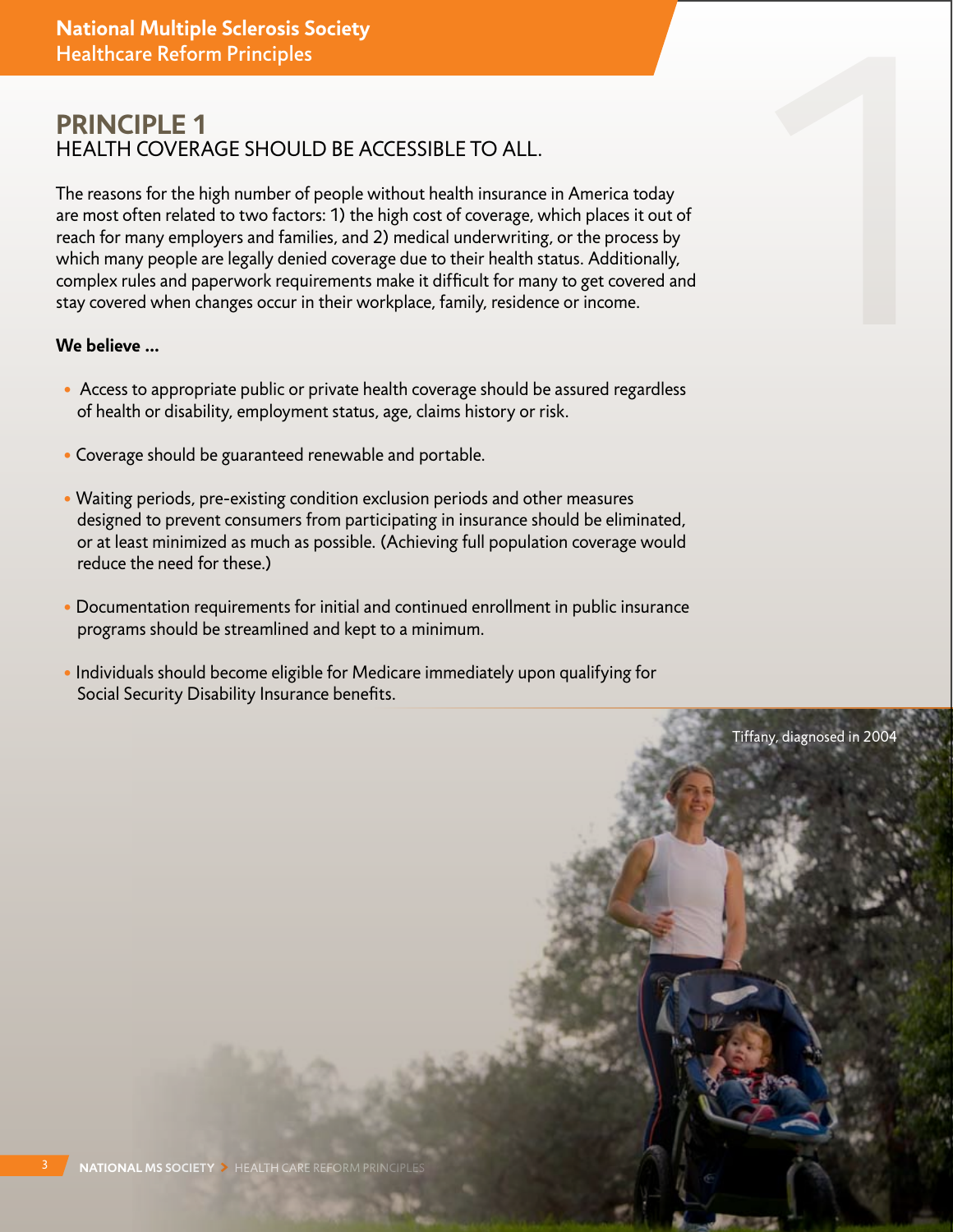# **Principle 2** Health care services and coverage should be affordable to all.

People with chronic illness or disability are especially likely to be underinsured. That includes people with high deductible health plans, Medicare beneficiaries who cannot afford the Part D "donut hole" or a supplemental policy, and those who must pay 25% or more in co-insurance for essential drugs. In a 2007 random survey of people with MS, 21% reported spending less on food, heat and other necessities to pay for health care needs and 22% did not fill prescriptions or skipped doses of medicine despite having insurance coverage. Insurance premiums become more affordable when based on the broad dissemination of risk through community rating and re-insurance methods, and sliding scales to help those at lower incomes.

- Premiums should reflect a broad distribution of risk and not disadvantage people due to poor health status or claims experience.
- Out-of-pocket costs including deductibles, co-pays and co-insurance amounts should be limited through measures that prevent financial devastation to those most in need of care.
- Provisions to support those who are most financially needy should be in place, such as annual caps on medical expenses, stop-loss provisions, sliding scales and negotiated payments.
- Guidelines for reasonable medical loss ratios on health plans should be standardized and enforced.
- Arbitrary coverage limits (e.g., allowable number of visits per year) and lifetime caps on benefits should be eliminated as these discriminate against people with chronic care needs.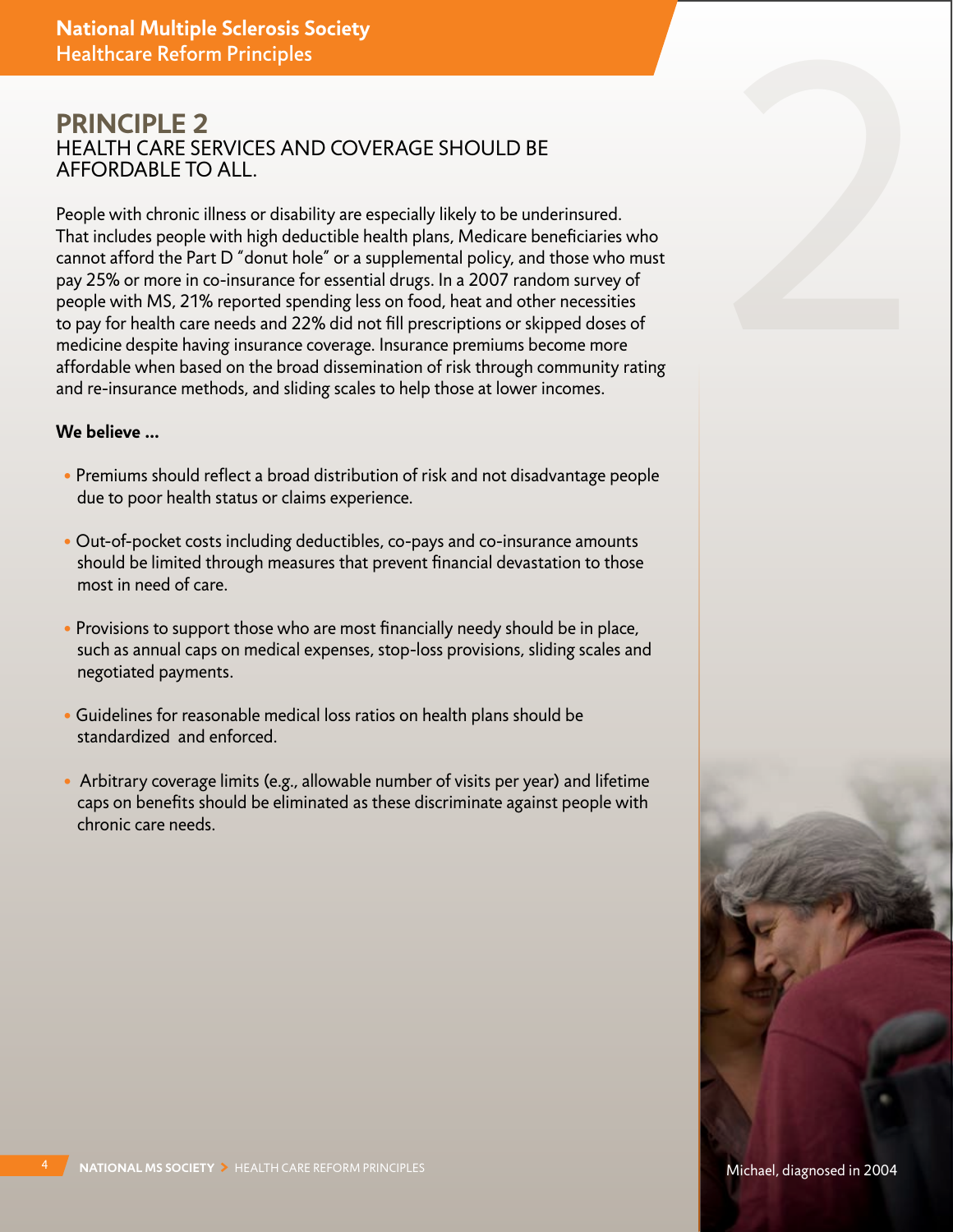## **Principle 3** Standards for coverage of specific treatments should reflect reasonable prospects for improvement and/or prevention of deterioration.

Well-designed studies produce the scientific evidence necessary to continuously improve our understanding and promotion of quality MS care. Yet, when health plans condition coverage or reimbursement on overly strict standards of evidence, people with chronic and degenerative conditions are denied access to needed care. For example, much of the treatment for advanced MS, acute exacerbations and symptoms relies on patient access to new uses of proven therapies. Quality MS care demands a level of expertise and skill in the artful use of a wide range of clinical tools.

- Reimbursement authorization for "medically necessary" care should include therapies that help prevent physical and cognitive deterioration or maintain optimum functioning—even if "improvement" of the condition is not expected.
- All health plans should provide for timely and independent appeals including clear guidance to patients and providers on how to pursue them.
- Health plans should cover the patient-care costs of clinical trials and studies that increase knowledge of the comparative efficacy of existing therapies.
- Patient-centered care should enable health care providers to partner with their patients in clarifying treatment goals and methods and be supported in doing so with supportive payment methods.

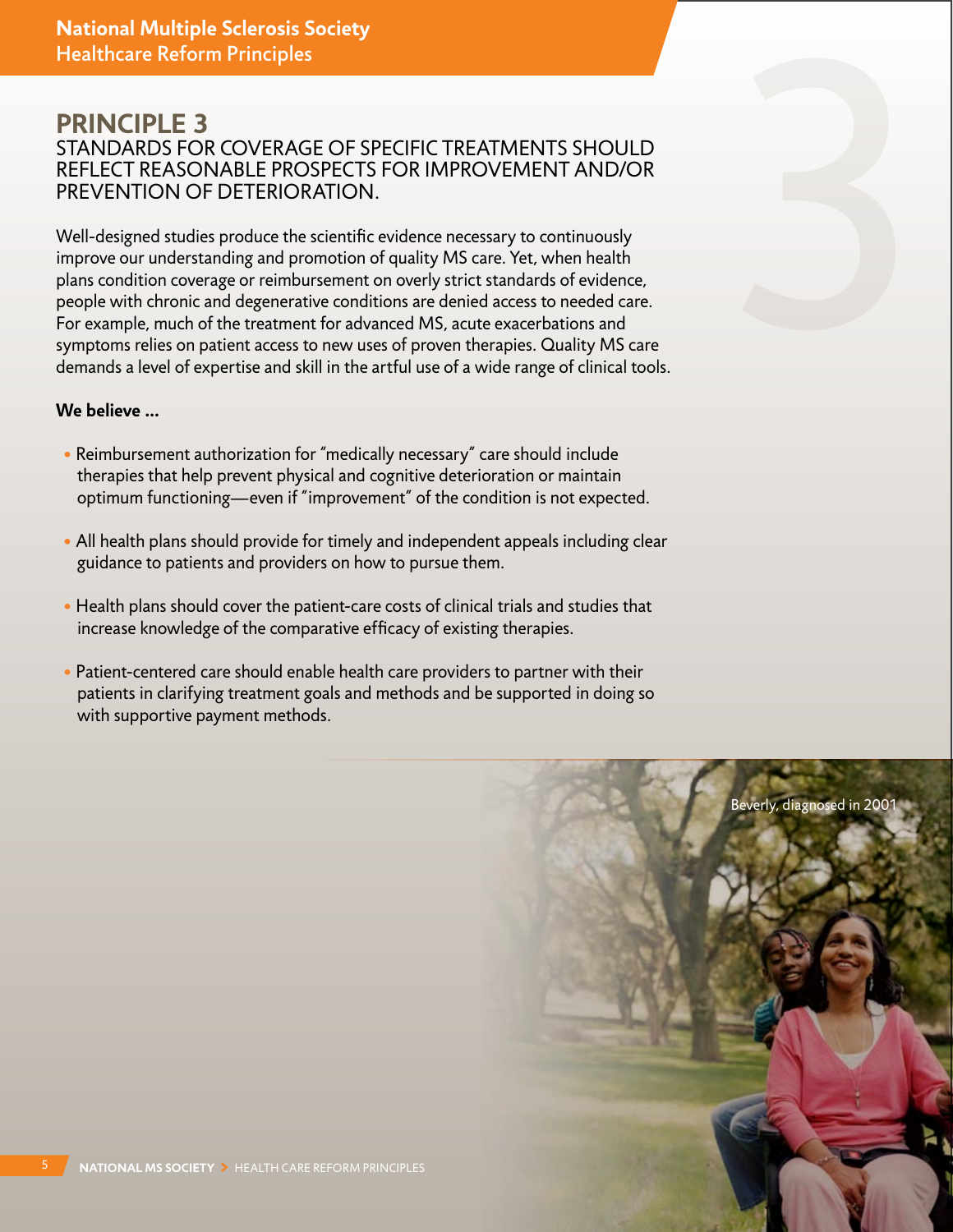# **Principle 4** Disparities in care should be eliminated.

Disparities in access to and outcomes of health services represent the failure to provide high quality care to all individuals. We deplore all disparities in care, whether based on ethnicity, economic status, geography, or disability. While health disparity is usually described as an issue of ethnicity or race, health disparities also exist in geographically underserved areas and for individuals with disabilities. It is difficult to access quality health care when providers or services do not have even basic accessible equipment, like accessible exam tables.

- People with physical disabilities should have the same access to health care as others, accessible equipment and exam tables, assistive technology and appropriate assistance when needed should be available in all health care settings.
- Accessible transportation to needed providers and services, including appropriate specialist care, should be available.
- The same level of care and access to specialists should be available to all individuals seeking health care, regardless of whether the individual lives in an urban, rural or suburban setting.
- Telemedicine and other technologies should be used whenever appropriate to bridge the gaps in geographic disparities.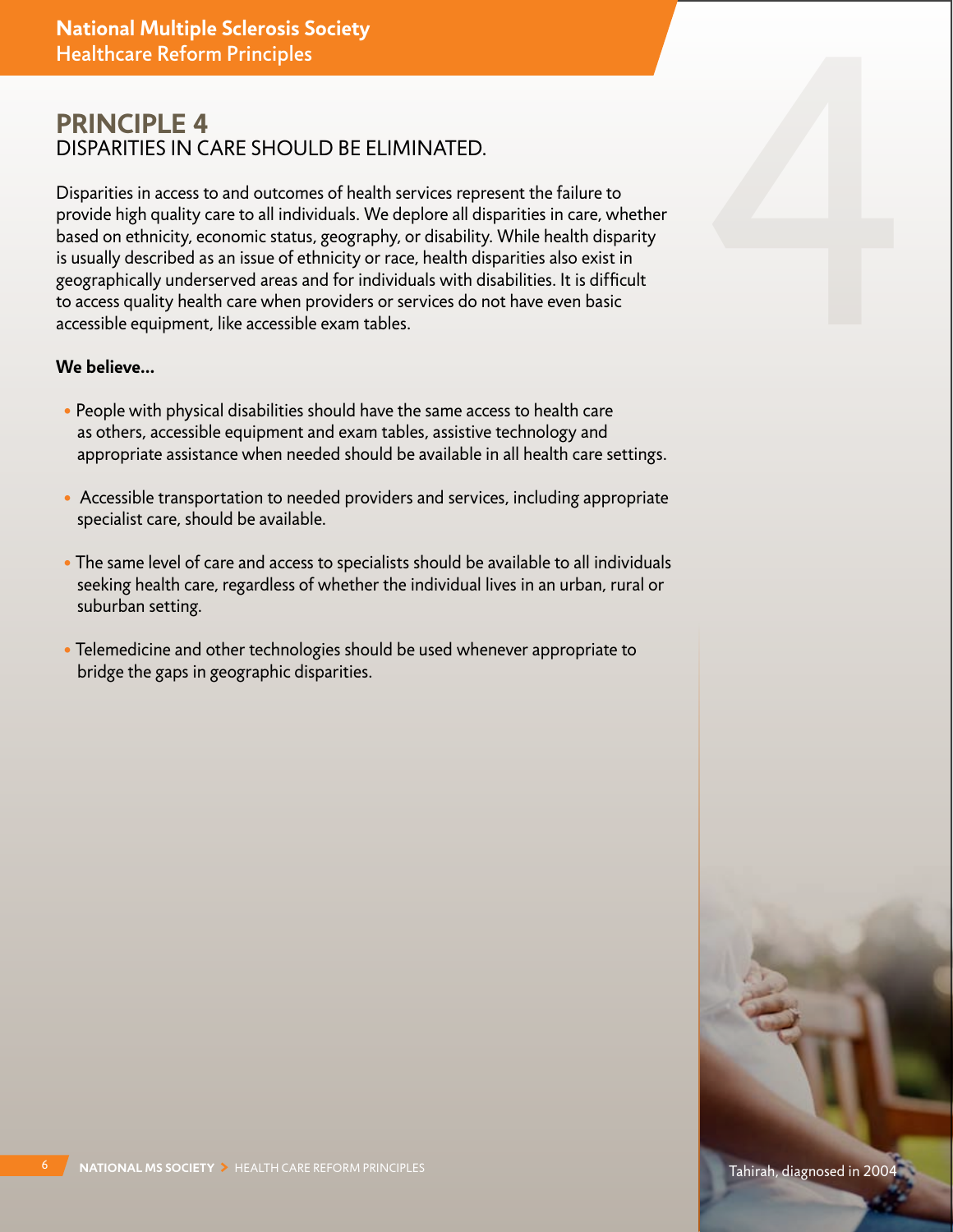## **Principle 5** Comprehensive, quality health care should be available for all individuals, and this is especially important for people with chronic diseases.

Continuity of care and timely access to appropriate medical providers help individuals with chronic diseases such as MS achieve and maintain optimal health and wellness. Models of care coordination (such as medical home, disease management and centers of excellence) that promote continuity of care and multi-disciplinary approaches to chronic care management improve care and reduce complications. Continuity of care is a key component to providing quality health care across the spectrum of complex conditions.

- Health care services for individuals with chronic illnesses should include access to the full spectrum of health care needed throughout the person's life.
- Any coverage plan should include a set of comprehensive benefits to address the most common areas affecting people with chronic conditions, including but not limited to: medical care, prescription drugs, dental care, rehabilitation services, preventive care, hospital in-patient care, mental health, durable medical equipment and hospice care.
- Unfettered access to appropriate medical providers, including specialists, should be assured as it is essential to providing the best possible care at the earliest possible time for people with chronic illnesses.
- Provider reimbursement rates should be increased to reflect the complex care required to treat those with chronic illnesses, helping to ensure an adequate number of providers is available.

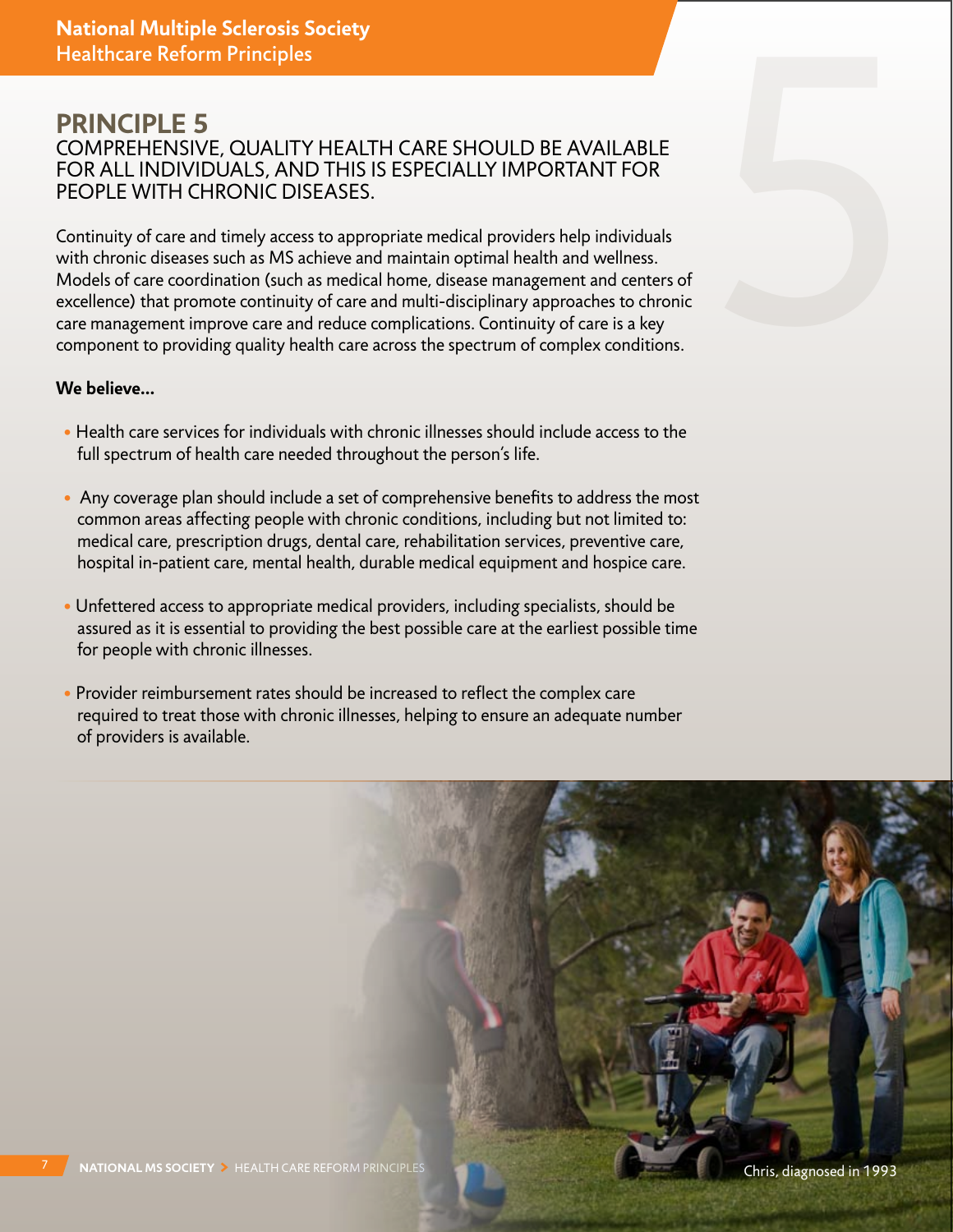## **Principle 6** The value of health care should be increased through the universal use of interoperable electronic medical records and increased emphasis on prevention.

Enhancements to the coordination of care, particularly for those with complex chronic conditions, can produce improvement in quality care and increased efficiencies. This is possible through the adoption of proven standards, tracking progress and treatments across treatment settings, identifying and eliminating redundant services, avoiding contradictory treatments, and reducing medical errors. That will all be more feasible when we have universal utilization of interoperable electronic medical records. Further improvements to individual health can be realized through an increased focus on prevention and the recognition that we all have a stake in securing optimal health through individual and societal choices.

- Interoperable electronic medical records should be standard system-wide. They should include rigorously enforced privacy standards and safeguards, and patients should be allowed to access their own records.
- Systems and reforms to reduce unnecessary or redundant procedures and treatments should be implemented, while maintaining the individual's rights and protections.
- Through more coordinated use of technology, current expenditures that put an unnecessary burden on the health care system through waste, fraud and abuse should be targeted and systematically reduced.
- Excessive administrative expenses should be limited to ensure that health care expenditures focus primarily on providing direct patient care, care management and education.
- People should have increased access to information, education, resources and environmental supports that help them to make healthier choices, understand and manage their own health care to the degree possible, and live healthier lives.



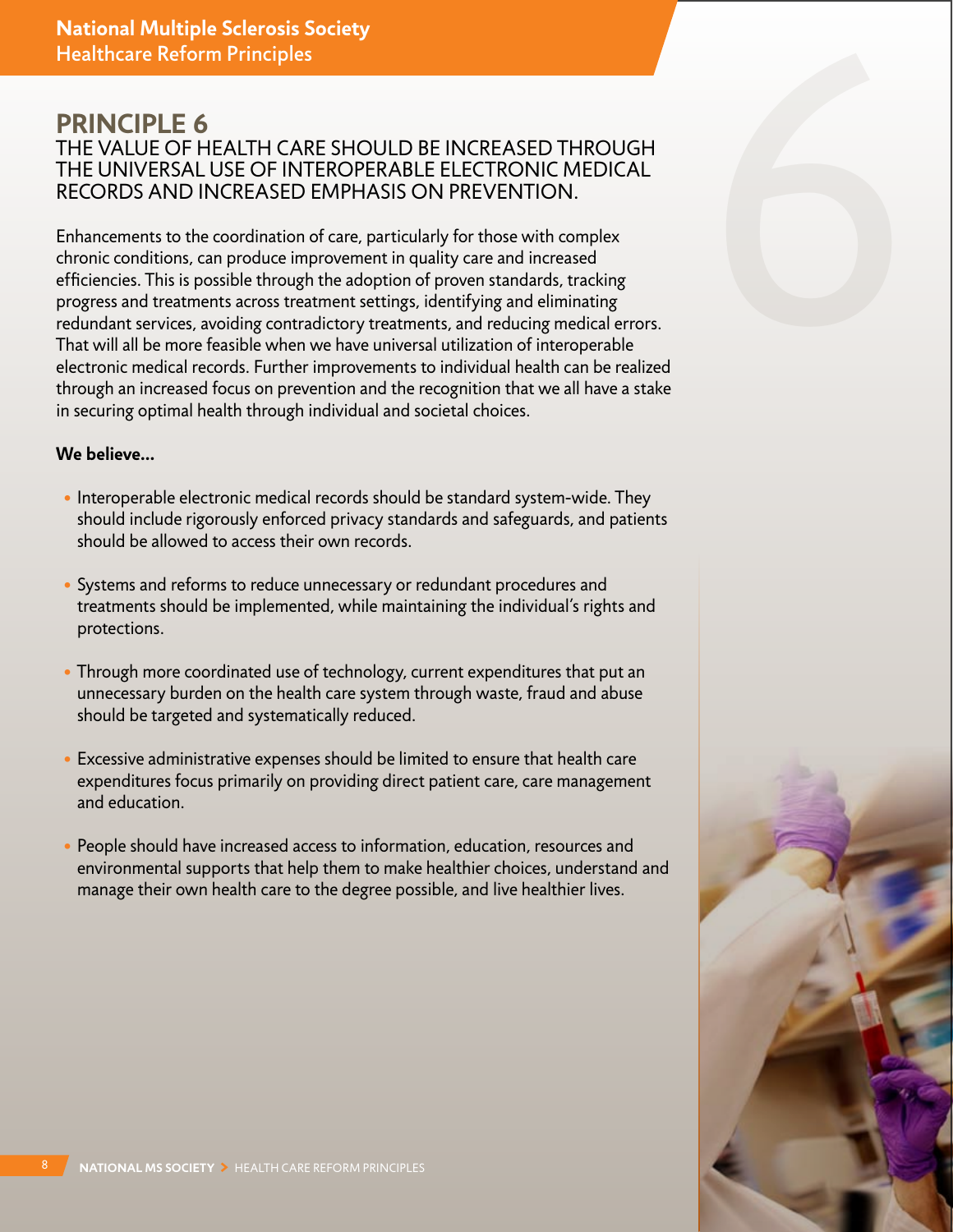### **Principle 7** PEOPLE SHOULD HAVE ACCESS TO HIGH-QUALITY, LONG-TERM supports and services (including assistive technology) in settings that best meet their needs.

For people with chronic illness and disabilities, the need for long-term supports and services is a significant issue. Any health care reform that does not address the need to improve the provision of long-term care in America creates a false dichotomy between health care and long-term care. People living with chronic, disabling conditions understand fully that access to quality long-term supports and services is integral to maintaining optimal health. That is basic to the concept of ensuring a continuum of care throughout all the stages of life.

- Reform should adhere to the Olmstead principles, which provide the basis for accessible home and community-based care support and services to allow people to be as independent as possible in the most appropriate integrated setting. Care coverage should include home modifications and equipment, which enable individuals to live at home as independently as possible.
- The importance of the role of the caregiver should be included in the design of adequate financial, emotional and practical supports including appropriate assessments, care management, counseling, training and respite care.
- The quality and quantity of home care and services should be improved through enhanced standards of quality home care and service and the elimination of barriers to a sufficient home health and services workforce, with a particular focus on wages.
- Broad-based mechanisms (including long-term care coverage and tax incentives) for averting personal financial devastation in the face of the enormous costs of long-term services should be developed and implemented.
- Access to assistive technology that allows individuals to maintain the highest level of functioning should be considered an essential part of a comprehensive health care plan.
- Skilled nursing home care, for those who most need this level of care, should be affordable and safe, with access to appropriate medical supervision, social support, and ombudsman protections. Reimbursement rates for these facilities should reflect the increased cost of providing care to people with disabilities.